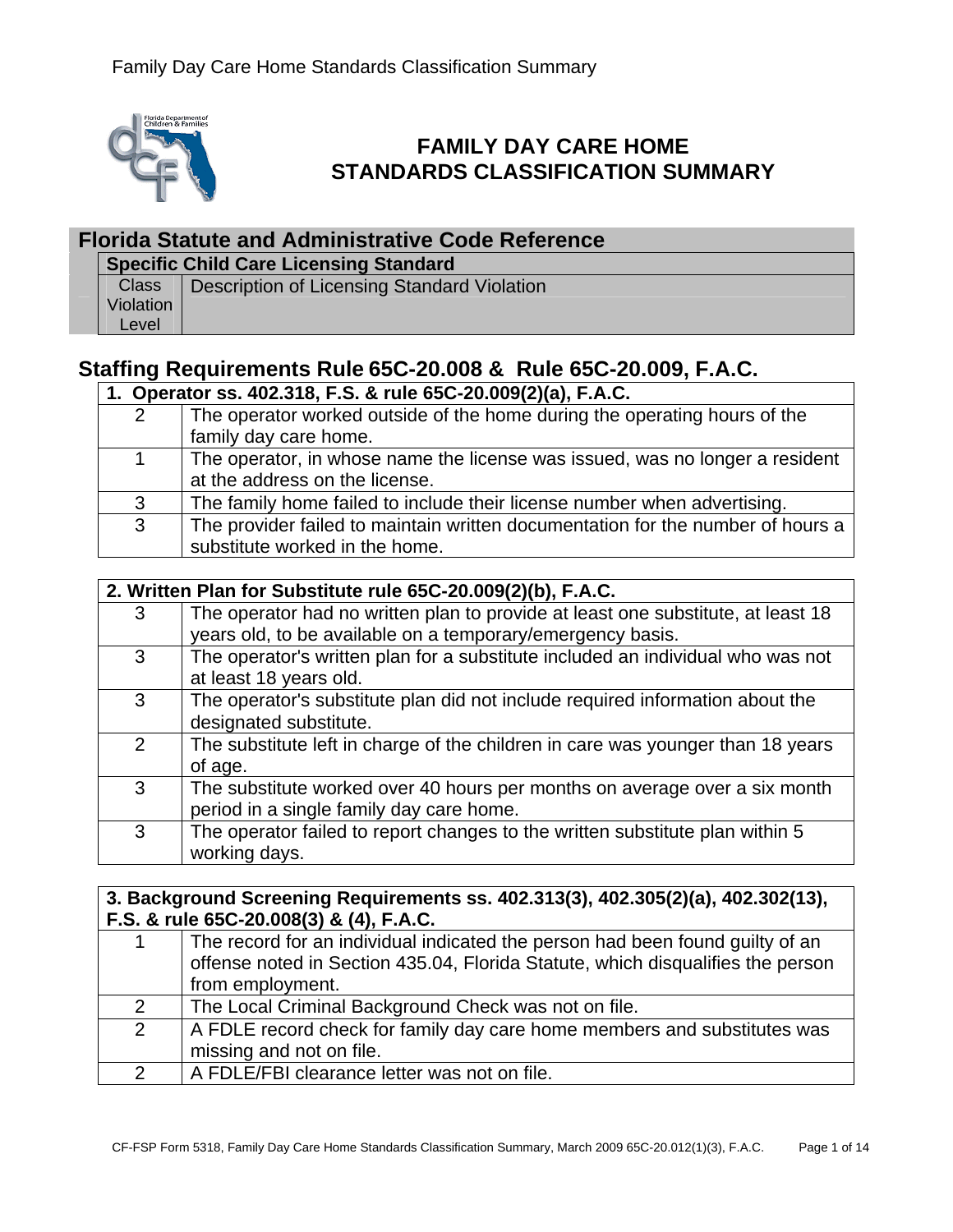| $\mathcal{P}$ | Background screening was not completed every five years after the initial        |
|---------------|----------------------------------------------------------------------------------|
|               | screening.                                                                       |
| 2             | An annual Attestation of Good Moral Character stating that the individual had    |
|               | not been convicted of specific crimes was not on file.                           |
| 3             | The Attestation of Good Moral Character was not completed prior to expiration.   |
| 2             | A two year employment history verification for was not documented and on file.   |
|               | An unscreened individual was left alone to supervise children in care.           |
| 3             | A Volunteer Affidavit was not on file for the volunteer(s).                      |
| 3             | A Volunteer Affidavit was not completed on the first day of volunteering for the |
|               | volunteer(s).                                                                    |
| 3             | The operator and/or substitute did not sign a CF-FSP 5337 Child Abuse and        |
|               | Neglect Reporting Requirements form.                                             |

|                | 4. Staff Training rule 65C-20.009(1)(a),65C-20.009(3)(d)&(e) & (4), F.A.C.         |
|----------------|------------------------------------------------------------------------------------|
| 3              | The operator did not complete the department's approved 30 clock-hour Family       |
|                | Child Care Training course.                                                        |
| $\overline{3}$ | Completion of the 30 clock-hour Family Child Care Home training course was         |
|                | not documented for the operator on a valid certificate issued by the department    |
|                | or the department's training transcript.                                           |
| $\overline{3}$ | A substitute, who worked less than 40 hours a month on average, did not            |
|                | complete the department's 3 clock-hour Fundamentals of Child Care course.          |
| 3              | A substitute, who worked less than 40 hours a month on average, did not            |
|                | complete the department's 6 clock-hour Family Child Care Home Rules and            |
|                | Regulations training.                                                              |
| 3              | Completion of the 6 clock-hour course, Family Child Care Home Rules and            |
|                | Regulations, was not documented on a valid certificate issued by the               |
|                | department or the department's training transcript for a substitute.               |
| $\overline{3}$ | Completion of the 3 clock-hour course, Fundamentals of Child Care, was not         |
|                | documented on a valid certificate issued by the department or the department's     |
|                | training transcript for a substitute.                                              |
| 3              | A substitute, who worked 40 hours or more a month, on average, did not             |
|                | complete the 30 clock-hour Family Child Care Training course.                      |
| 3              | Completion of the 30 clock-hour course, Family Child Care Training, was not        |
|                | documented on a valid certificate issued by the department or the department's     |
|                | training transcript.                                                               |
| $\overline{3}$ | The operator did not maintain a work schedule for the substitute documenting       |
|                | the level of training required.                                                    |
| $\overline{2}$ | The operator's training in first aid was no longer current.                        |
| $\overline{2}$ | The operator's training in CPR was no longer current.                              |
| $\overline{2}$ | The person providing care to children did not have a valid certification in infant |
|                | and/or child CPR and first aid.                                                    |
| $\overline{2}$ | The CPR training did not include an on-site instructor-based skills assessment     |
|                | and is invalid for the individual.                                                 |
| $\overline{3}$ | The 10 hours of annual in-service training had not been completed by the           |
|                | operator for the operator's 12 month licensing period.                             |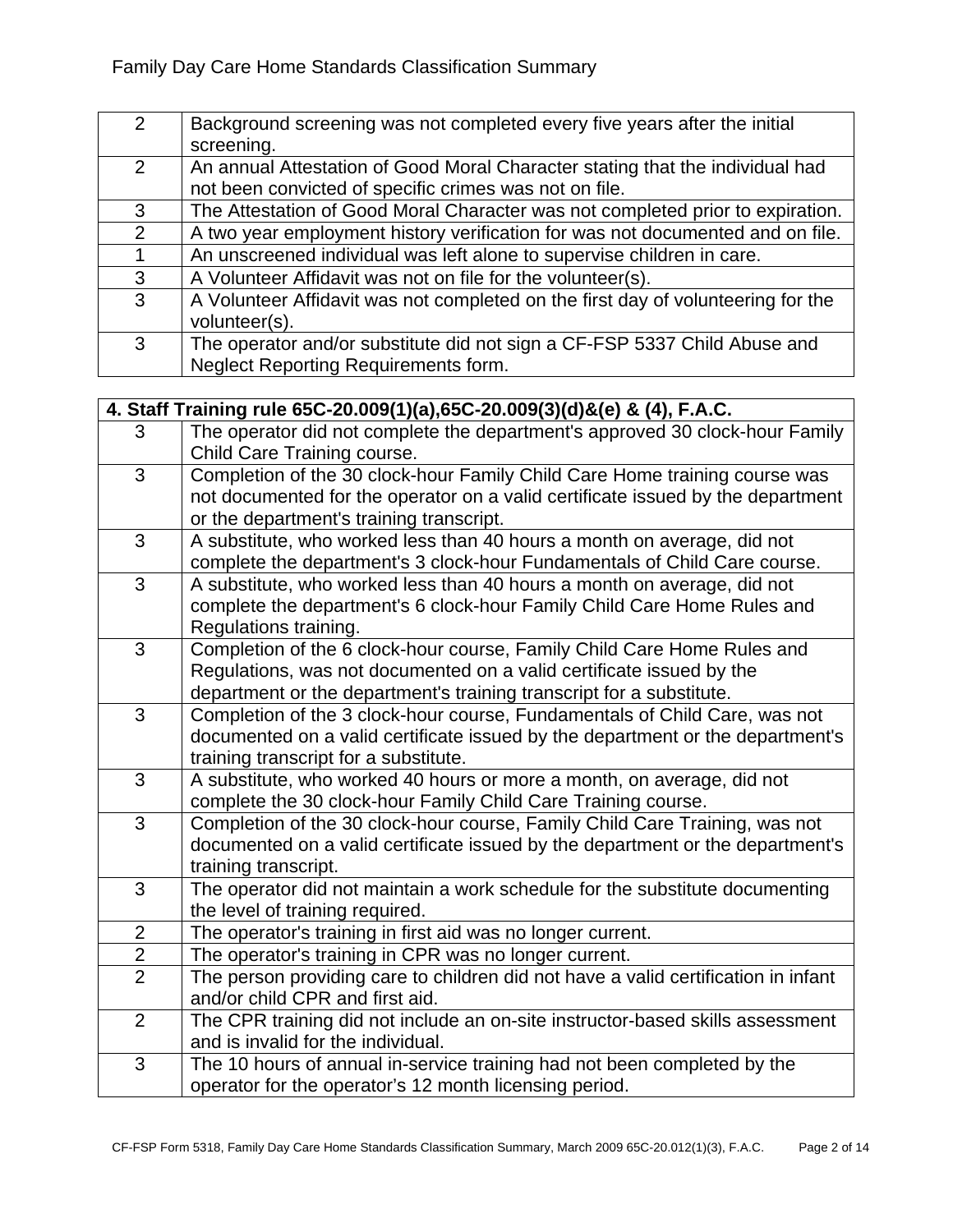| 3 | Documentation of in-service training for the operator was not recorded on CF-<br>FSP 5268A, In-Service Training Record.                                                                                                         |
|---|---------------------------------------------------------------------------------------------------------------------------------------------------------------------------------------------------------------------------------|
| 3 | The operator did not have documentation to show completion of an approved<br>five hour early literacy and language development of children ages birth<br>through five course, prior to caring for children.                     |
| 3 | A substitute, who worked 40 hours or more a month, on average, did not have<br>documentation to show completion of an approved five hour early literacy and<br>language development of children ages birth through five course. |
| 3 | A foster grandparent working in the home failed to complete the required<br>training.                                                                                                                                           |
| 3 | By October 1, 2010, training was not documented on the child care training<br>transcript for child care personnel.                                                                                                              |

| 5. Indoors and Outdoors Supervision rule 65C-20.009(2)(c)&(5), F.A.C. |                                                                                                                                                                                                    |  |
|-----------------------------------------------------------------------|----------------------------------------------------------------------------------------------------------------------------------------------------------------------------------------------------|--|
| 2                                                                     | Children were not being adequately supervised in that [].                                                                                                                                          |  |
|                                                                       | A child was not adequately supervised and left the family day care home<br>premises without the knowledge or awareness of the operator.                                                            |  |
| 3                                                                     | The operator's plan for isolation and supervision of an ill child did not provide<br>for the child to be within sight and hearing.                                                                 |  |
| 2                                                                     | A child observed in isolation due to illness was not within sight and hearing of<br>the operator.                                                                                                  |  |
| 2                                                                     | A child was not adequately supervised while being diapered or having clothes<br>changed.                                                                                                           |  |
|                                                                       | A child was unknowingly left behind on a field trip.                                                                                                                                               |  |
| $\overline{2}$                                                        | A child was observed napping or sleeping in a bedroom with the bedroom door<br>closed.                                                                                                             |  |
| 1                                                                     | The operator or substitute was observed supervising children while under the<br>influence of narcotics, alcohol or other drugs that impair the individual's ability<br>to provide safe child care. |  |

## **Health Requirements Rule 65C-20.010, F.A.C.**

## **6. Animal Immunizations rule 65C-20.010(1)(a), F.A.C.**

3 The operator did not have documentation of current immunization records for the pet observed. Immunizations are available for this type of animal. 2 The pet was not immunized though immunizations are available for this type of animal. 3 The operator did not have documentation that custodial parents or guardian are given written notification of animals on the premises.

#### **7. Toxic Substances, Hazardous Materials and Hazardous Items rule 65C-20.010(1)(b), F.A.C.**

| Unsafe storage of materials dangerous to children was observed in that []. |
|----------------------------------------------------------------------------|
| Harmful items including cleaning supplies, flammable products, poisonous,  |
| toxic, and hazardous materials were accessible by children in care.        |
| A potentially harmful substance, [], was not labeled.                      |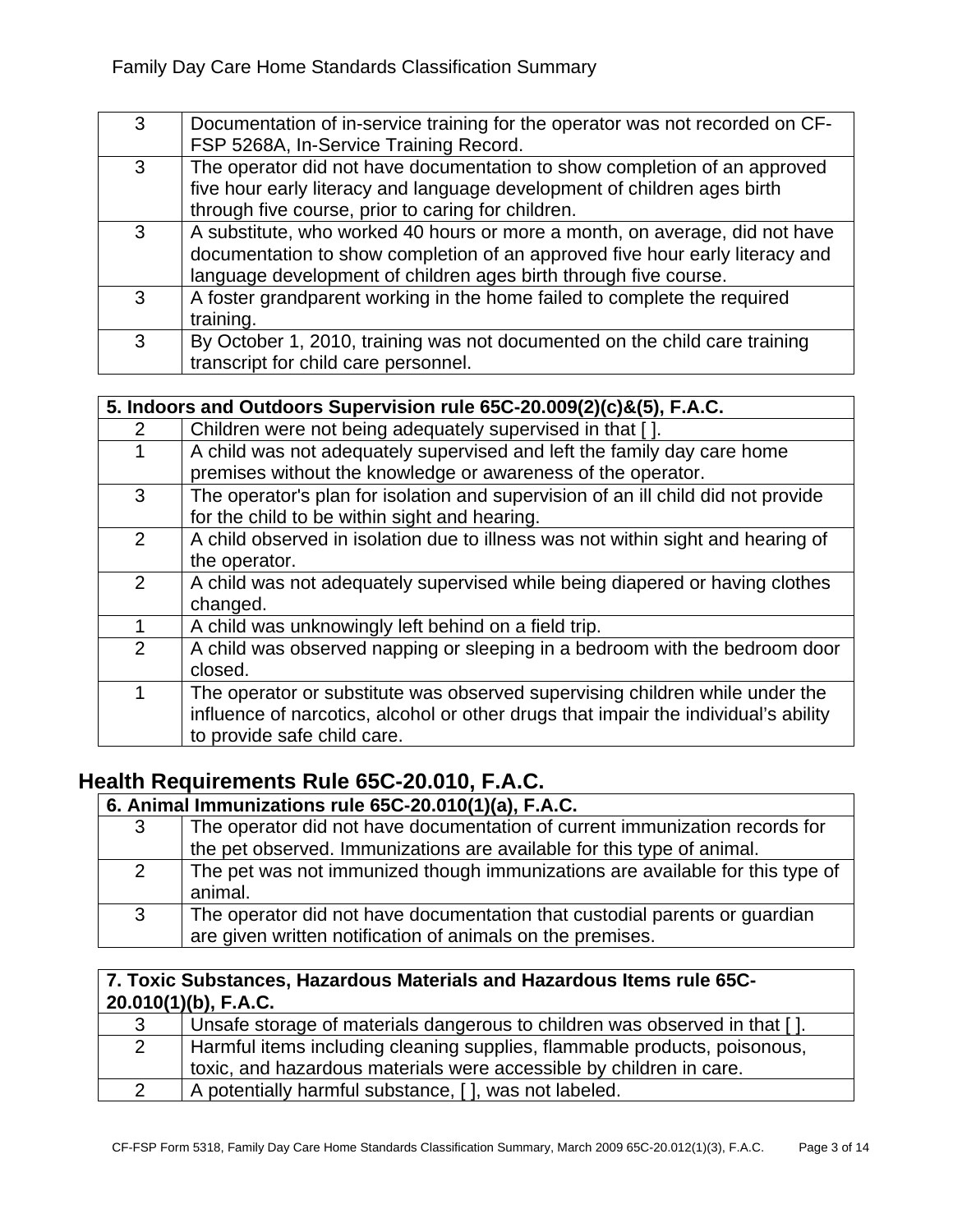| The storage of potentially harmful items such as BB guns, pellet guns, knives |
|-------------------------------------------------------------------------------|
| and/or sharp tools allowed access by children in care.                        |
| Potentially harmful items such as BB guns, pellet guns, knives and/or sharp   |
| tools were accessible by children in care.                                    |

|   | 8. Smoking on Premise rule 65C-20.010(1)(c), F.A.C.                                                                                                                       |  |  |
|---|---------------------------------------------------------------------------------------------------------------------------------------------------------------------------|--|--|
| 2 | Smoking was observed in the home, the outdoor play area, during a field trip or<br>in a vehicle transporting children while children were in care.                        |  |  |
| 3 | There was evidence that smoking occurred in the home, the outdoor play area,<br>during a field trip or in a vehicle transporting children while children were in<br>care. |  |  |
| 3 | The custodial parents or guardians of children in care were not informed in<br>writing, by the operator that someone living in the home smoked.                           |  |  |

| 9. Firearms and Weapons rule 65C-20.010(1)(d), F.A.C. |                                                                             |  |
|-------------------------------------------------------|-----------------------------------------------------------------------------|--|
|                                                       | Firearms and/or weapons were not stored in a locked container, locked area, |  |
|                                                       | or with a secure trigger lock and in a location inaccessible to children.   |  |
|                                                       | Firearms and/or weapons were observed on a person located on the premises   |  |
|                                                       | other than law enforcement officers.                                        |  |

| 10. Play Areas Clean and Free of Litter rule 65C-20.010(1)(e), F.A.C. |                                                                                                                                     |
|-----------------------------------------------------------------------|-------------------------------------------------------------------------------------------------------------------------------------|
| 3                                                                     | Play areas in the home were not clean.                                                                                              |
| 3                                                                     | Litter was observed in areas where children play.                                                                                   |
| 3                                                                     | Nails, glass or other hazards were observed in an area where children play.                                                         |
| 2                                                                     | A hazard was observed in the play area that poses a threat to the health,<br>safety or well-being of the children in the play area. |

| 11. Outdoor Time and Play Area Requirements rule 65C-20.010(1)(f)-(h), F.A.C. |                                                                                |
|-------------------------------------------------------------------------------|--------------------------------------------------------------------------------|
| 3                                                                             | Weather permitting, infants were not provided opportunities for outdoor time.  |
| $\overline{2}$                                                                | Children in the outdoor play area had access to a road or street that was open |
|                                                                               | to travel by the public.                                                       |
| $\overline{2}$                                                                | Fencing a minimum of 4 feet in height was not provided when required.          |
| 2                                                                             | The outdoor play area that required fencing was not safe and adequate in that  |
|                                                                               |                                                                                |
| 3                                                                             | The base of the fence in the outdoor play area was not at ground level and     |
|                                                                               | could allow access by children or animals or allow children to exit the play   |
|                                                                               | area.                                                                          |
| 3                                                                             | The fence in the outdoor play area had a dirt buildup at the base, causing the |
|                                                                               | fence to be less than the minimum 4 feet in height and could allow children to |
|                                                                               | exit the play area.                                                            |
| 3                                                                             | Equipment available to children in the outdoor play area was not appropriate   |
|                                                                               | for the age and developmental level of the children in care in that [].        |
| 3                                                                             | The frame of the [] was not securely anchored in the ground or stationary by   |
|                                                                               | design.                                                                        |
| 3                                                                             | The play equipment was not safe for the children to use in that [].            |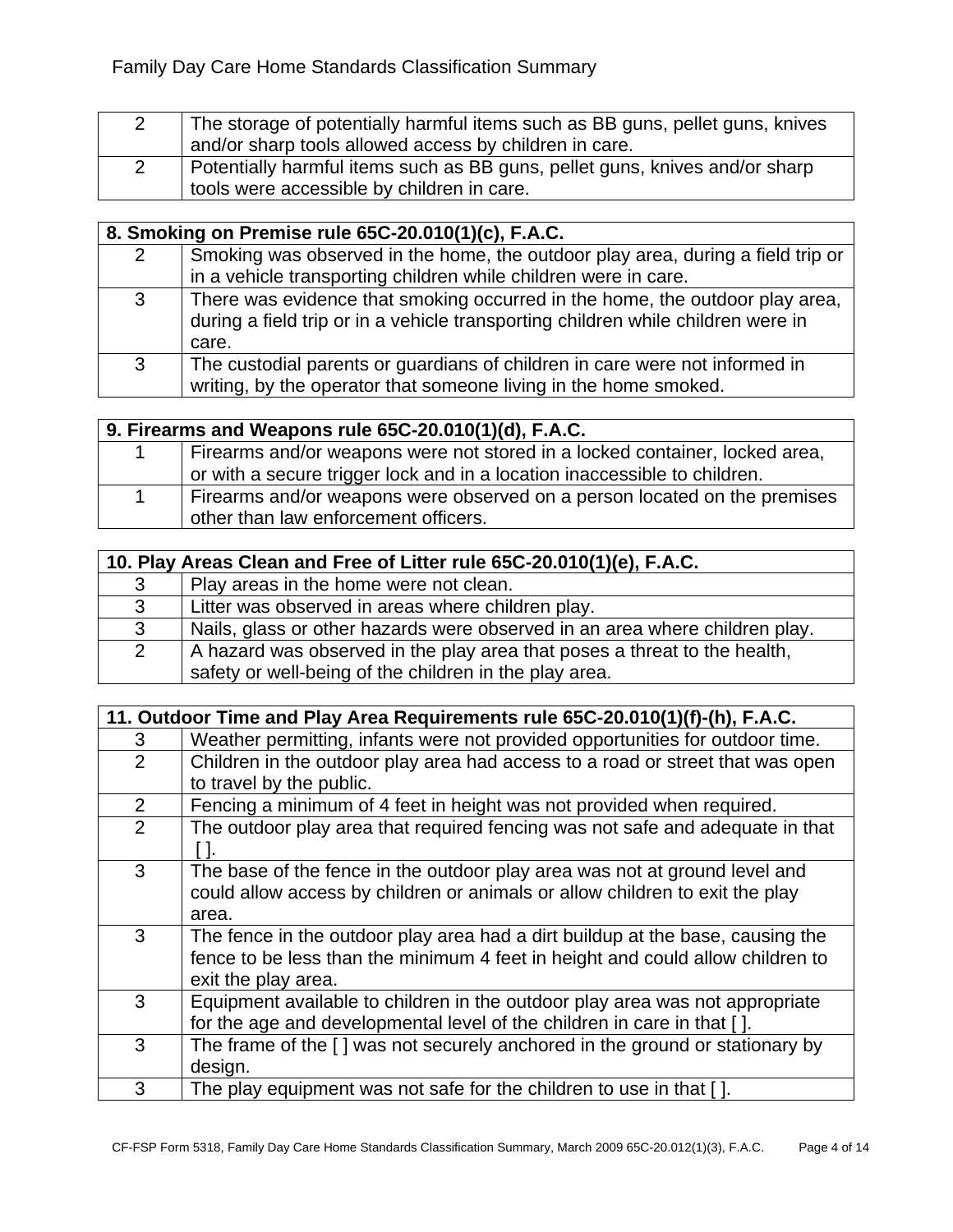| $\overline{2}$ | Sharp, broken and/or jagged edges were observed on the [] that pose a threat<br>to the health, safety or well-being of the children in the play area.                                                        |
|----------------|--------------------------------------------------------------------------------------------------------------------------------------------------------------------------------------------------------------|
| 3              | There was no documentation, maintained for one year, that routine inspections<br>were conducted at least every other month of all supports, above and below<br>the ground, all connectors, and moving parts. |
| 2              | A resilient surface was not provided beneath and within the fall zone for [].                                                                                                                                |
| 3              | The ground cover or other protective surface under the [] was not maintained.                                                                                                                                |
| $\mathbf{3}$   | The placement of [] did not allow for adequate distance/clearance from other<br>equipment or other children in the area.                                                                                     |
| 3              | The equipment used in the outdoor play area was not constructed to allow for<br>water drainage.                                                                                                              |

| 12. Swimming Pools rule 65C-20.010(1)(i)(j), F.A.C. |                                                                                                                                                                                                |
|-----------------------------------------------------|------------------------------------------------------------------------------------------------------------------------------------------------------------------------------------------------|
|                                                     | The family day care home's swimming pool exceeded 3 feet in depth and no<br>person who had completed a basic water safety course was present when<br>children had access to the swimming area. |
|                                                     | Children were taken from the home for a swimming activity and a person with a<br>certified lifeguard certification or equivalent was not present.                                              |
| 3                                                   | The family day care home's swimming pool was not maintained by the use of<br>chlorine or other suitable chemicals.                                                                             |
| $\mathcal{P}$                                       | The pool alarm was found to be inoperable.                                                                                                                                                     |
| $\mathcal{P}$                                       | The fence or barrier was unlocked or had gaps or openings that could pose a<br>threat to the health, safety or well-being of a child.                                                          |
| 2                                                   | The fence or barrier did not meet the minimum requirement of four (4) feet in<br>height.                                                                                                       |
|                                                     | Children in care had access to a water hazard or swimming pool, in that ().                                                                                                                    |

| 13. Appropriate, Safe and Sanitary Bedding rule 65C-20.010(1)( k)-(o), F.A.C. |                                                                                     |
|-------------------------------------------------------------------------------|-------------------------------------------------------------------------------------|
| 3                                                                             | The home had no designated area where each child can sit quietly or lie down        |
|                                                                               | to rest or nap.                                                                     |
| 3                                                                             | The bedding available for children in care was inadequate in that [].               |
| 2                                                                             | The bedding available was not safe and poses a threat to the health, safety or      |
|                                                                               | well-being of a child in care.                                                      |
| 3                                                                             | The bedding available for children in care was not sanitary.                        |
| 3                                                                             | Floor mats available for children in care were not covered with an impermeable      |
|                                                                               | surface.                                                                            |
| 3                                                                             | Floor mats available for children in care were not at least one inch thick.         |
| 3                                                                             | An air mattress or foam mattress was used for children when napping.                |
| 3                                                                             | A cot, bed, crib, mattress, playpen or floor mat was not available for all children |
|                                                                               | who napped.                                                                         |
| 3                                                                             | Playpens, floor mats, air mattresses and/or foam mattresses were used for           |
|                                                                               | children sleeping in the normal night time cycle.                                   |
| 3                                                                             | A kitchen, bathroom, utility room, or garage area was used as napping space.        |
| 2                                                                             | Napping spaces shall not be designated under furniture, against furniture that      |
|                                                                               | may create a hazard, or blocking exit routes.                                       |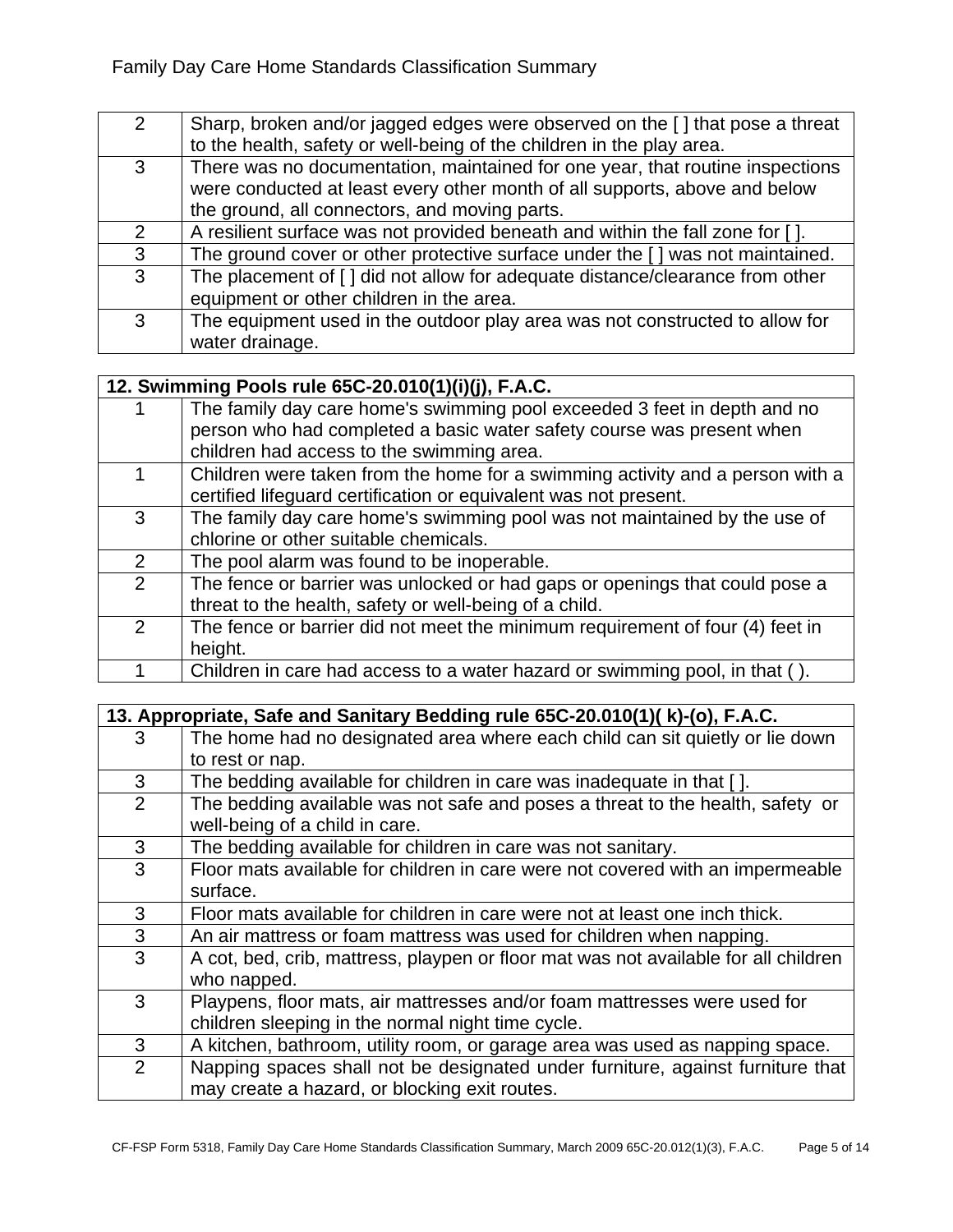| $\overline{2}$ | A crib in use had bar spacings that exceeded 2 and 3/8 inches.                    |
|----------------|-----------------------------------------------------------------------------------|
| 3              | Individual linens were not provided for each child using beds that were used by   |
|                | the family.                                                                       |
| 3              | The custodial parent or guardian had not provided available documentation         |
|                | that an alternative position is authorized by the physician and/ or a napping or  |
|                | sleeping infant that is not capable of rolling over on their own was observed not |
|                | positioned on their back.                                                         |
| $\mathcal{P}$  | A napping or sleeping infant that is not capable of rolling over on their own was |
|                | observed not positioned on their back and on a firm surface.                      |
| 3              | A minimum distance of 18 inches was not maintained between each individual        |
|                | napping space.                                                                    |
| 3              | Staff failed to ensure that children in overnight care completed bedtime          |
|                | routines such as brushing teeth and washing face and hands.                       |
| 3              | Children in care were observed to share personal items such as toothbrushes,      |
|                | towels and wash cloths.                                                           |

|              | 14. Drinking Water and Single Service Disposables rule 65C-20.010(1)(p)(q), F.A.C.                                                                         |  |
|--------------|------------------------------------------------------------------------------------------------------------------------------------------------------------|--|
| 2            | Potable drinking water was not available to children at all times.                                                                                         |  |
| 3            | Single service paper or plastic plates, utensils, and/or cups were reused.                                                                                 |  |
| $\mathbf{3}$ | Plates, utensils, cups, bottles or sippy cups provided by the home that are not<br>disposable were not properly washed, rinsed and sanitized between uses. |  |
| 3            | Bottles and/or sippy cups were not labeled with the child's first and last name,<br>or another system of identification.                                   |  |
| 3            | Bottles and sippy cups brought from home were not returned to the custodial<br>parent or guardian daily.                                                   |  |

| 15. Vermin/Pest Control rule 65C-20.010(1)(r), F.A.C.  |
|--------------------------------------------------------|
| There was evidence of rodents or vermin in the home.   |
| Pest control took place in rooms occupied by children. |

### **16. Furnishings, Equipment and Plumbing are Sanitary are Free from Hazards and in Good Repair rule 65C-20.010(1)(s), 2(d), F.A.C.**

| 3              | All parts of the home, indoors and outdoors, including furnishings and          |
|----------------|---------------------------------------------------------------------------------|
|                | equipment were not kept clean and sanitary.                                     |
| 3              | All parts of the home, indoors and outdoors, including furnishings and          |
|                | equipment were not kept free from hazards.                                      |
| 3              | All parts of the home and premises including equipment, furnishings and         |
|                | plumbing, were not kept in an orderly condition.                                |
| 3              | Equipment and plumbing were not maintained in good repair at all times.         |
| $\overline{2}$ | Furnishings, equipment or plumbing were not clean and maintained in good        |
|                | repair and pose a threat to the health, safety or well-being of the children in |
|                | care.                                                                           |
| 2              | Fire hazard, such as [], were observed in the home.                             |
|                |                                                                                 |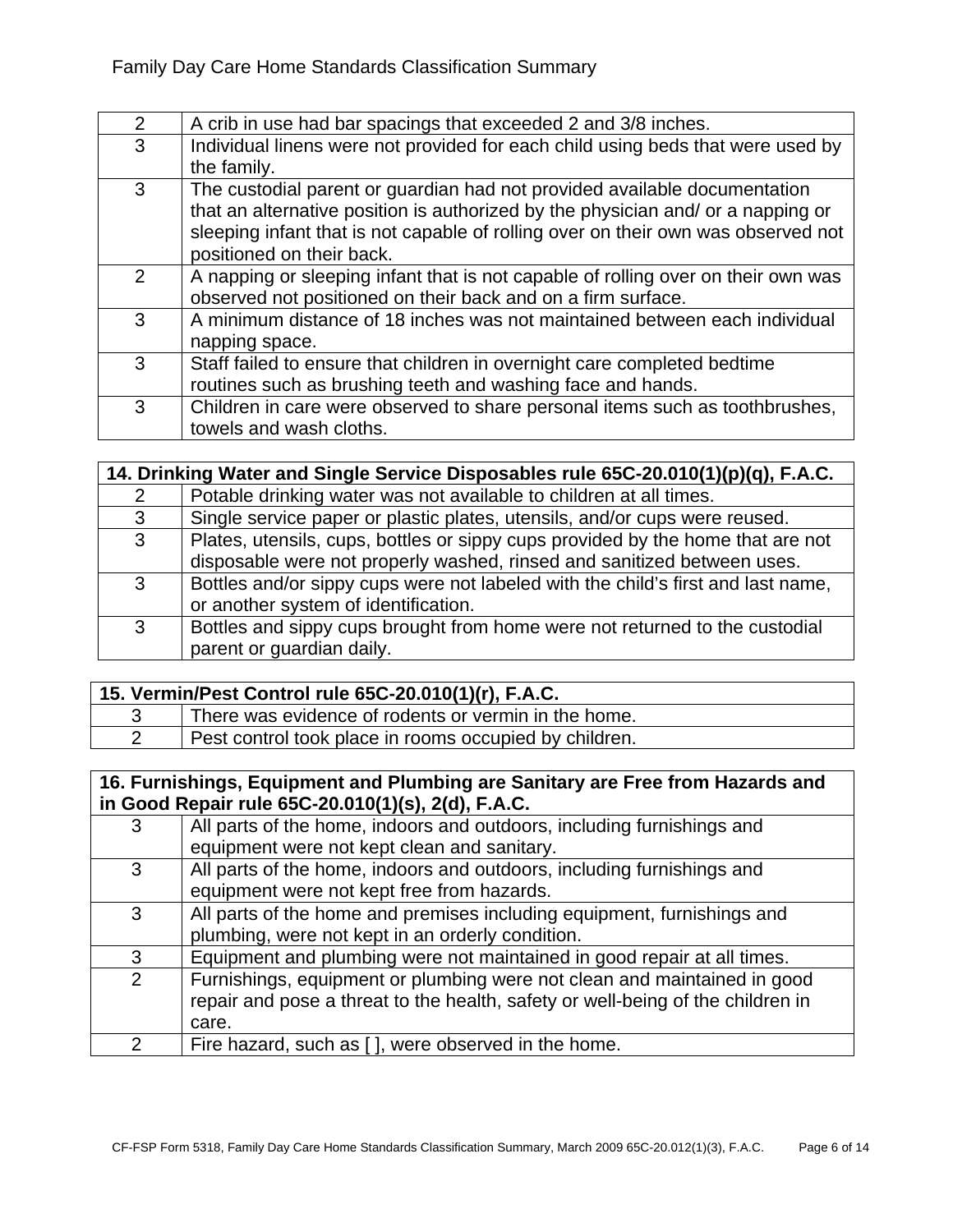#### **17. Smoke Detector, Fire Extinguisher, Corded Telephone, Lighting, Temperature and Ventilation rule 65C-20.010(1)(s), F.A.C.**

| $\overline{2}$ | The family day care home did not have an operable smoke detector.               |
|----------------|---------------------------------------------------------------------------------|
| 3              | The family day care home did not have an operable corded telephone or the       |
|                | only phone available was portable or cellular.                                  |
| 3              | Lighting in the home was not sufficient in that [].                             |
| 3              | The operator's home did not have proper ventilation.                            |
| $\mathbf{3}$   | Temperature in the home was not maintained between 65 and 82 degrees            |
|                | Fahrenheit.                                                                     |
| $\overline{2}$ | The family day care home did not have an operable fire extinguisher and/or fire |
|                | extinguisher with a current certificate.                                        |

## **18. Nutritious Meals and Snacks Provided rule 65C-20.010(1)(t), F.A.C.**

| 3             | Meals and snacks supplied by the operator were not of a quantity and/or        |
|---------------|--------------------------------------------------------------------------------|
|               | quality to meet the daily nutritional needs of the children.                   |
| 3             | The family day care home was notified by the custodial parent or guardian of a |
|               | food allergy and the child's file did not contain written documentation.       |
| 3             | Appropriate documentation for a special diet ordered by the child's physician  |
|               | was not maintained in the child's file                                         |
| $\mathcal{P}$ | A child was given [] after Family Day Care Home was notified by the custodial  |
|               | parent or guardian of the child's food allergy.                                |
| 3             | Meal and snack menus were not planned and/or written for the licensing         |
|               | authority to review.                                                           |
| 3             | Meal and snack menus were not maintained for 6 months.                         |
|               |                                                                                |

|               | 19. Handwashing rule 65C-20.010(2)(a)(d)-(f), F.A.C.                          |
|---------------|-------------------------------------------------------------------------------|
| $\mathcal{P}$ | The operator/substitute did not wash their hands with soap and running water  |
|               | after assisting a child with toileting or diapering.                          |
| 3             | A child was observed to not wash their hands with soap and running water      |
|               | following personal hygiene procedures.                                        |
| 2             | The operator/substitute did not wash their hands with soap and running water  |
|               | following personal hygiene procedures.                                        |
| 3             | The [] did not wash their hands immediately following outdoor play.           |
| 3             | Soap was not available use during handwashing.                                |
| 3             | Disposable towels or individual towels were not available to use during       |
|               | handwashing.                                                                  |
| 3             | Running water was not available to use for handwashing.                       |
| 3             | A toilet and/or wash basin used by children was not easily accessible, safely |
|               | constructed and/or an impervious platform was not in place.                   |

| 20. Soiled Items rule 65C-20.010(2)(b), F.A.C. |  |                                                                          |
|------------------------------------------------|--|--------------------------------------------------------------------------|
|                                                |  | Soiled items were not immediately placed in a plastic lined and securely |
|                                                |  | covered container.                                                       |
|                                                |  | Soiled items were accessible to children.                                |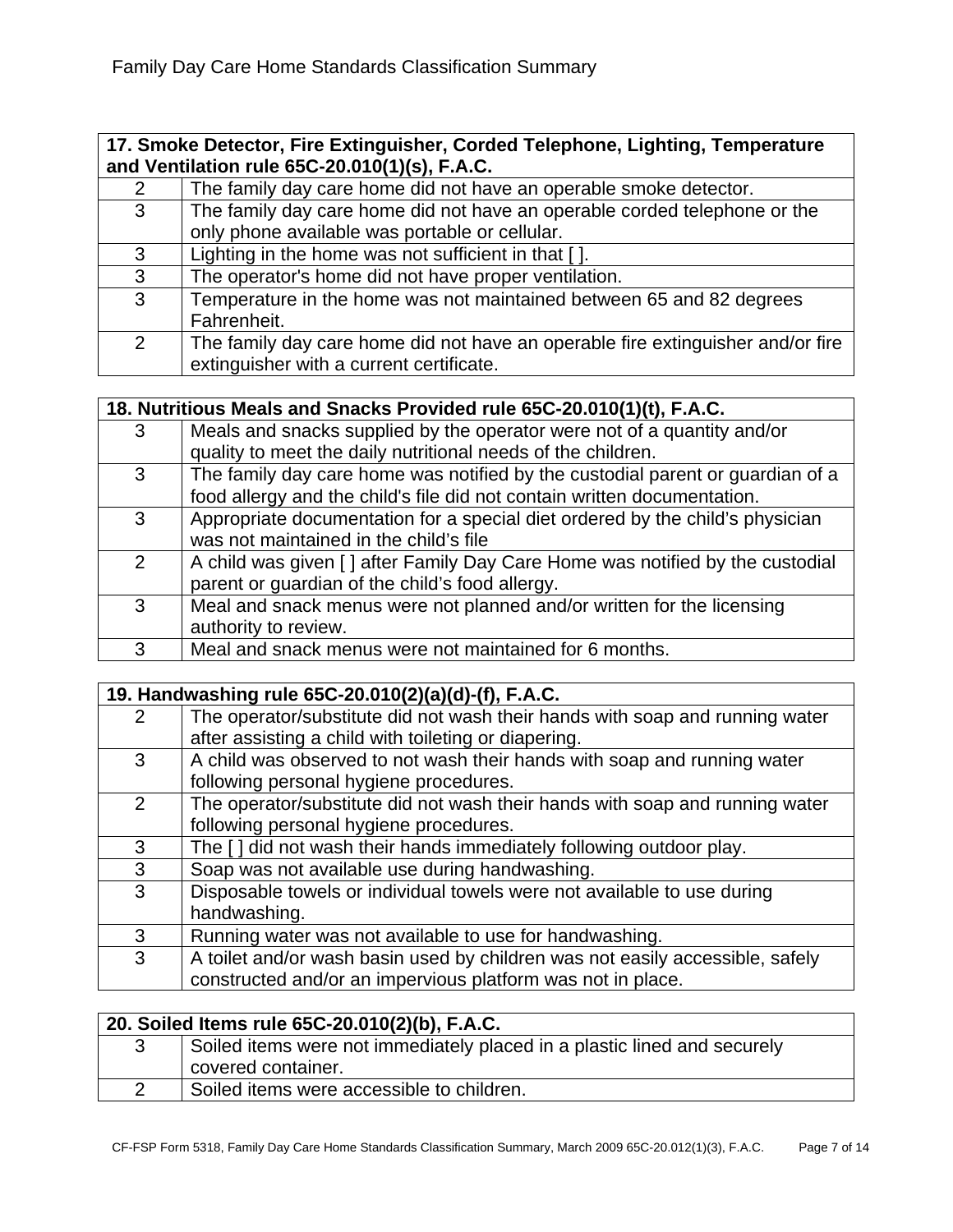3 The container used for storage of soiled items was not emptied, cleaned and disinfected daily. 2 Children's wet or soiled clothing or crib sheets were not promptly changed.

|    | 21. Potty Chairs Cleaned and Sanitized rule 65C-20.010(2)(c), F.A.C.                                                                                          |
|----|---------------------------------------------------------------------------------------------------------------------------------------------------------------|
| -3 | Potty chairs were not cleaned and sanitized or disinfected after each use.                                                                                    |
|    | A potty chair was not cleaned and sanitized or disinfected after each use that<br>poses a threat to the health, safety or well-being of the children in care. |

|  | 22. Individually Labeled Towels and Wash Cloths rule 65C-20.010(2)(f), F.A.C.    |
|--|----------------------------------------------------------------------------------|
|  | Individual towels and wash cloths were not labeled for the child using the item. |
|  | Disposable towels were not discarded properly after each use.                    |

| 23. Diapering Area Clean and Sanitized rule 65C-20.010(2)(g), F.A.C. |   |                                                                                                                          |
|----------------------------------------------------------------------|---|--------------------------------------------------------------------------------------------------------------------------|
|                                                                      | 3 | The surface of the diaper changing area was not impermeable.                                                             |
|                                                                      | 3 | The diaper changing surface was not cleaned and sanitized or disinfected with<br>an appropriate solution after each use. |
|                                                                      | 3 | The diaper changing area is in or near the food preparation, service or feeding<br>area.                                 |
|                                                                      | 3 | Items unrelated to diaper changing were stored in the diaper changing area or<br>placed on the diaper changing table.    |

|              | 24. First Aid Kit rule 65C-20.010(3)(a), F.A.C.                            |  |
|--------------|----------------------------------------------------------------------------|--|
| 3            | The home's first aid kit did not include the following: [].                |  |
| $\mathbf{3}$ | The first aid kit was accessible to children.                              |  |
| $\mathbf{3}$ | The home's first aid kit was not clearly labeled "First Aid".              |  |
| $\mathbf{3}$ | The home's first aid kit was not accessible to the operator or substitute. |  |
| 2            | There was no first aid kit in the home.                                    |  |
| 2            | The home did not have a complete first aid kit on a field trip when some   |  |
|              | children remained in the home and others went on a field trip.             |  |

|   | 25. Emergency Telephone Information rule 65C-20.010(3)(b)1., F.A.C.         |
|---|-----------------------------------------------------------------------------|
| 3 | The home's posted emergency information did not include the following phone |
|   | numbers: [].                                                                |
| 3 | The family day care home's posted emergency information did not include the |
|   | home's address and directions to the home.                                  |
| 3 | No emergency information was posted on or near all telephones in the home.  |

### **26. Documented Accidents, Incidents and Health Related Symptoms rule 65C-20.010(3)(b) 2. and 3., F.A.C.**

| The operator failed to immediately notify the custodial parents or legal guardian |
|-----------------------------------------------------------------------------------|
| of a serious illness, accident, injury or emergency to their child.               |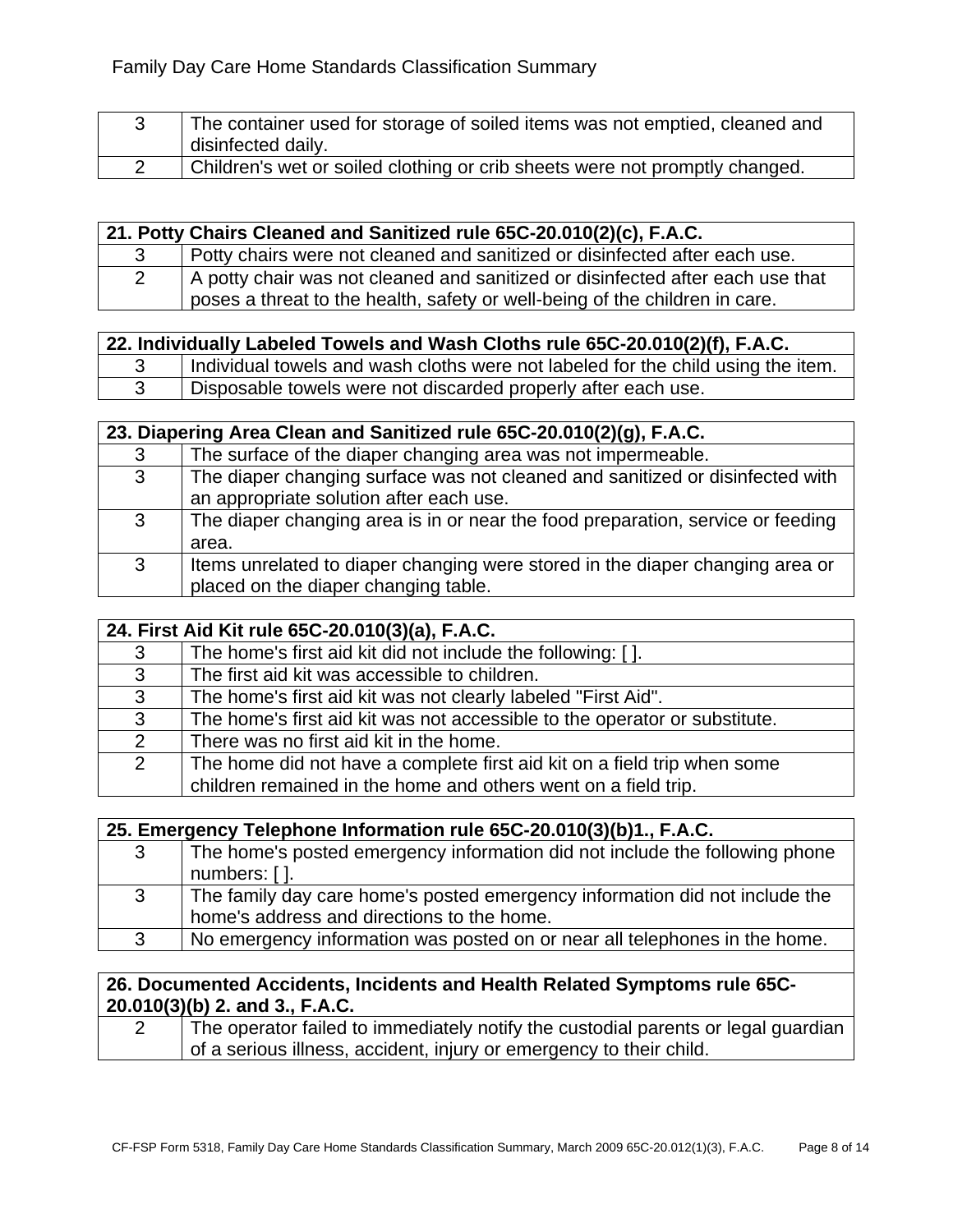| 3              | The operator failed to contact persons designated by the custodial parent or<br>legal guardian to be contacted in the event that the custodial parent or legal<br>guardian could not be reached.            |
|----------------|-------------------------------------------------------------------------------------------------------------------------------------------------------------------------------------------------------------|
| 2              | The instructions provided by the custodial parent or legal guardian regarding<br>action to be taken in the event of a serious illness, accident, injury, or<br>emergency were not followed by the operator. |
| 3              | The instructions provided by the custodial parent or legal guardian regarding<br>action to be taken in the event of an illness or injury were not followed by the<br>operator.                              |
| 3              | The operator did not document an observed health related sign or symptom<br>that occurred at the family day care home.                                                                                      |
| 3              | Documentation completed by the operator was not shared with the custodial<br>parent or legal guardian the day the accident or incident occurred.                                                            |
| 3              | An accident or incident record did not include the following: [ ].                                                                                                                                          |
| 3              | The operator failed to document an accident or incident which occurred at the<br>home.                                                                                                                      |
| 3              | Records of accidents or incidents were not maintained for one year.                                                                                                                                         |
| $\overline{2}$ | The operator failed to provide a copy of the accident or incident form to the<br>individual authorized to pick up the child on the date of occurrence.                                                      |
| 3              | The operator failed to obtain the signature of the individual authorized to pick<br>up the child on the date of occurrence on the accident or incident form.                                                |

#### **27. Fire Drills/Emergency Preparedness rule 65C-20.010(3)(b)4, through 7, & rule 65C-20.010, F.A.C.**

| $\overline{2}$ | Fire drills were not conducted and/or did not include one drill during<br>napping/sleeping times, one drill using alternate evacuation routes, or one in<br>the presence of the licensing authority.                    |
|----------------|-------------------------------------------------------------------------------------------------------------------------------------------------------------------------------------------------------------------------|
| 3              | A written record of fire drills was not completed and/or did not include one drill<br>during napping/sleeping times, one drill using alternate evacuation routes, or<br>one in the presence of the licensing authority. |
| 3              | The written record of the fire drills was incomplete and did not include the<br>following: $[ ]$ .                                                                                                                      |
| 3              | The operator did not have a record of fire drills for a minimum of one year from<br>the date of the fire drill.                                                                                                         |
| 3              | The operator failed to notify the licensing authority within 24 hours following a<br>fire or natural disaster.                                                                                                          |
| 3              | The operator did not have a written emergency preparedness plan or the<br>emergency preparedness plan was incomplete.                                                                                                   |
| 3              | The operator failed to maintain records of emergency preparedness and<br>evacuation drills.                                                                                                                             |
| $\overline{2}$ | The operator failed to conduct emergency preparedness drills.                                                                                                                                                           |

|  | 28. Communicable Disease Control rule 65C-20.010(4), F.A.C.                   |
|--|-------------------------------------------------------------------------------|
|  | The operator had no plan for isolating a child who becomes ill while in care. |
|  | A child with symptoms of suspected communicable disease was not isolated.     |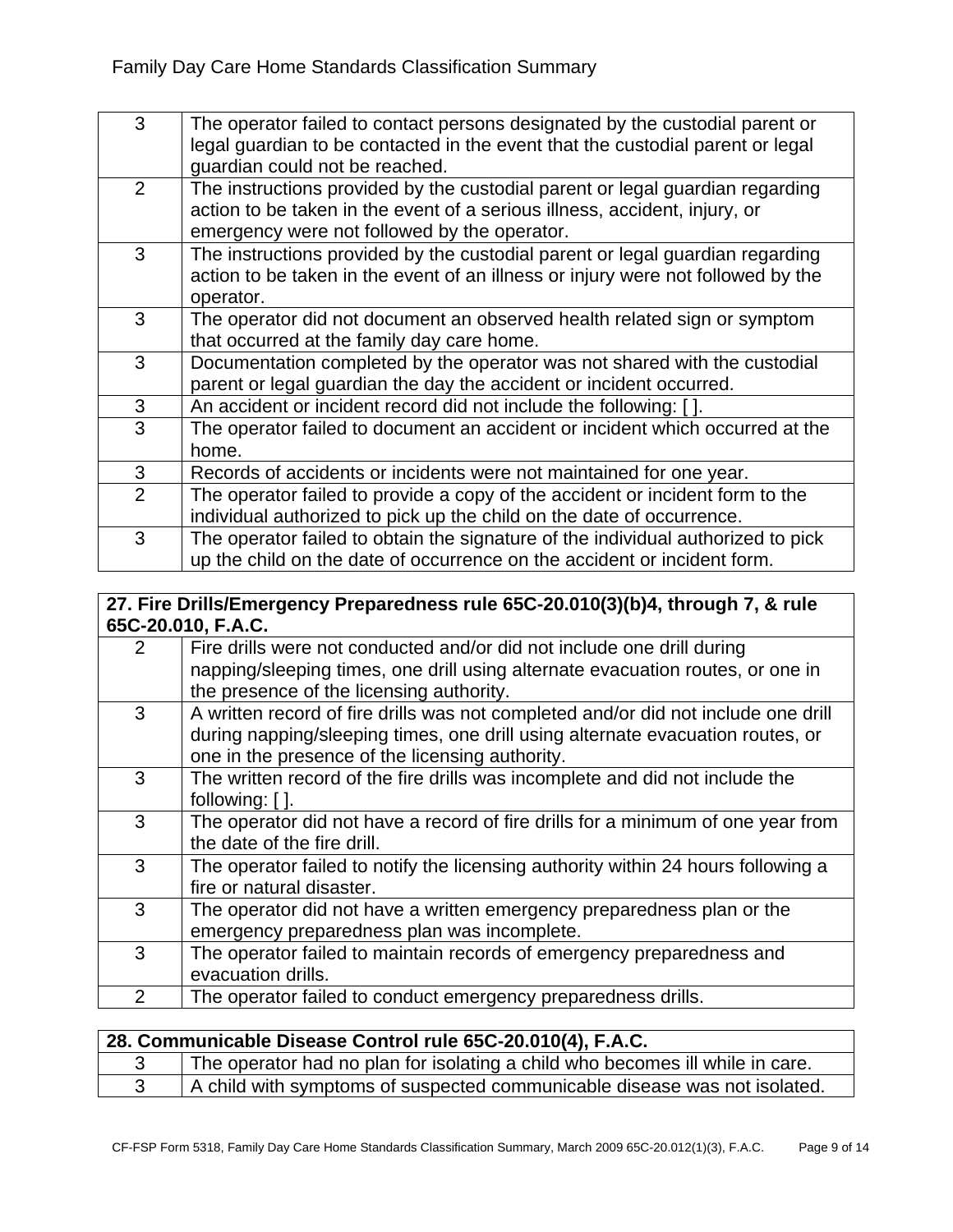| 3              | Operator, substitute, or household member suspected of having a<br>communicable disease did not leave the areas of the home occupied by<br>children.                                |
|----------------|-------------------------------------------------------------------------------------------------------------------------------------------------------------------------------------|
| 3              | Linens and disposables were not changed after use by an ill child.                                                                                                                  |
| $\overline{2}$ | An ill child's signs and symptoms of illness were not reported to the child's<br>custodial parents or legal guardian.                                                               |
| 3              | A child, operator, substitute or household member who still had signs or<br>symptoms of illness returned to the home while children were in care, without<br>medical authorization. |
| $\mathcal{P}$  | A child identified as having head lice was permitted to return to the home<br>before treatment had occurred.                                                                        |
| 3              | The operator failed to treat areas, equipment, toys or furnishing with which a<br>child with lice had contact.                                                                      |

#### **29. Prescription and Non-Prescription Medication rule 65C-20.010(5)(a)(c)(g)(h), F.A.C.**

| 3              | Medication, [ ], was brought to the home by the custodial parent or legal       |
|----------------|---------------------------------------------------------------------------------|
|                | guardian not in its original container.                                         |
|                | Written instructions for dispensing a medication were not followed in that [].  |
| 2              | A non-prescription medication, specifically [], was dispensed without written   |
|                | authorization from the custodial parent or legal guardian.                      |
| $\overline{2}$ | Medication was not stored in a locked area or inaccessible and out of a child's |
|                | reach to children.                                                              |
| 3              | Medication was observed without child resistant caps.                           |
| 3              | The label on the prescription medication did not have the required information  |
|                | in that $[$ $]$ .                                                               |
| 3              | Medication which had expired or was no longer being administered was not        |
|                | returned to the custodial parent or legal guardian.                             |
|                | A child was given the wrong medication in that [].                              |
|                |                                                                                 |

|   | 30. Documentation of Dispensed Medication rule 65C-20.010(5)(a)(b)(d)-(f), F.A.C.                                               |  |
|---|---------------------------------------------------------------------------------------------------------------------------------|--|
| 3 | The operator's written record for medication did not include the child's name.                                                  |  |
| 3 | The operator's written record for medication did not include the name of the<br>medication.                                     |  |
| 3 | The operator's written record for medication did not include the date to be<br>dispensed.                                       |  |
| 3 | The operator's written record for medication did not include the time to be<br>dispensed.                                       |  |
| 3 | The operator's written record for medication did not include the amount and<br>dosage to be given.                              |  |
| 3 | The operator's written record for medication did not include the signature of the<br>custodial parent or legal guardian.        |  |
| 3 | The operator's written record for medication did not include the signature or<br>initials of the adult who gave the medication. |  |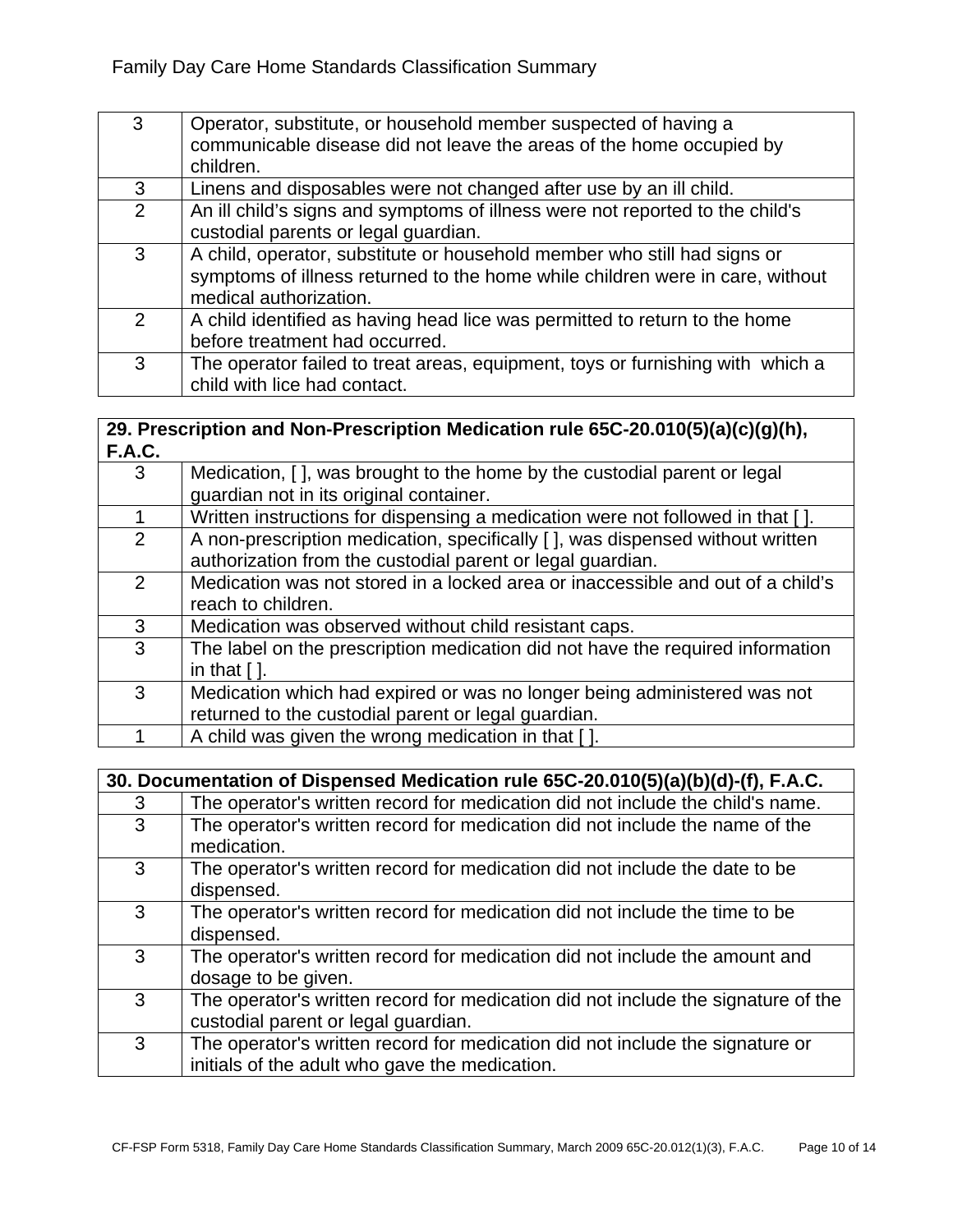| 2 | A non-prescription medication, specifically [], was dispensed without written<br>authorization from the custodial parent or legal guardian.          |
|---|------------------------------------------------------------------------------------------------------------------------------------------------------|
| 2 | A non-prescription medication, specifically [], was dispensed and the custodial<br>parent or legal guardian was not notified on the day it occurred. |
| 3 | A non-prescription medication, specifically [], was dispensed and the child's file<br>was not documented.                                            |
| 3 | The operator was notified of allergies to medication and there was no written<br>documentation in the child's file.                                  |
| 3 | The record for medication was not maintained for four months.                                                                                        |

# **Health Records 65C-20.011**

|              | 31. Immunization Records rule 65C-20.011(1)(a), F.A.C.                         |  |
|--------------|--------------------------------------------------------------------------------|--|
| 3            | Neither DH Form 680, Certification of Immunization, nor DH Form 681,           |  |
|              | Religious Exemption from Immunization, was on file for the child(ren).         |  |
| $\mathbf{3}$ | An up-to-date and age-appropriate immunization record was not in the file for  |  |
|              | the child(ren).                                                                |  |
| 3            | The immunization record was incomplete for the child(ren). The applicable part |  |
|              | of the record was not completed, the record did not document or the record did |  |
|              | not include the signature of a physician, the date, medical address, and       |  |
|              | expiration date.                                                               |  |

| 32. Student Health and Records rule 65C-20.011(1)(b)(c), F.A.C. & s. 402.313, F.S. |                                                                                    |
|------------------------------------------------------------------------------------|------------------------------------------------------------------------------------|
| 3                                                                                  | A Student Health Examination/DH Form 3040, or equivalent, was not available        |
|                                                                                    | for the child(ren).                                                                |
| 3                                                                                  | The Student Health Examination was no longer current for the child(ren).           |
| 3                                                                                  | The Student Health Examination, on file for the child(ren) was completed by a      |
|                                                                                    | person without statutory authority to perform health examinations.                 |
| 3                                                                                  | The health statement for the child(ren) did not contain all of the elements in the |
|                                                                                    | Student Health Examination/DH Form 3040.                                           |
| 3                                                                                  | The Student Health Examination/DH Form 3040 or equivalent did not include          |
|                                                                                    | all the required information.                                                      |
| 3                                                                                  | The parents of children enrolled were not provided information detailing the       |
|                                                                                    | causes, symptoms, and transmission of the influenza virus.                         |

|              | 33. Enrollment Information rule 65C-20.011(2), F.A.C.                          |  |
|--------------|--------------------------------------------------------------------------------|--|
| 2            | No enrollment information was on file for the child(ren).                      |  |
| $\mathbf{3}$ | The enrollment form used by the operator did not include all required          |  |
|              | information as required on CF-FSP Form 5219.                                   |  |
| 3            | Current enrollment information was not on file for the child(ren).             |  |
| 3            | There was incomplete information on the Child Care Application for Enrollment, |  |
|              | CF-FSP 5219, or its equivalent form, for the child(ren).                       |  |
| $\mathbf{3}$ | There was no documentation of a signed statement from the custodial            |  |
|              | parents/guardians of the child(ren) that they had been provided the brochure   |  |
|              | Selecting a Family Day Care Home Provider.                                     |  |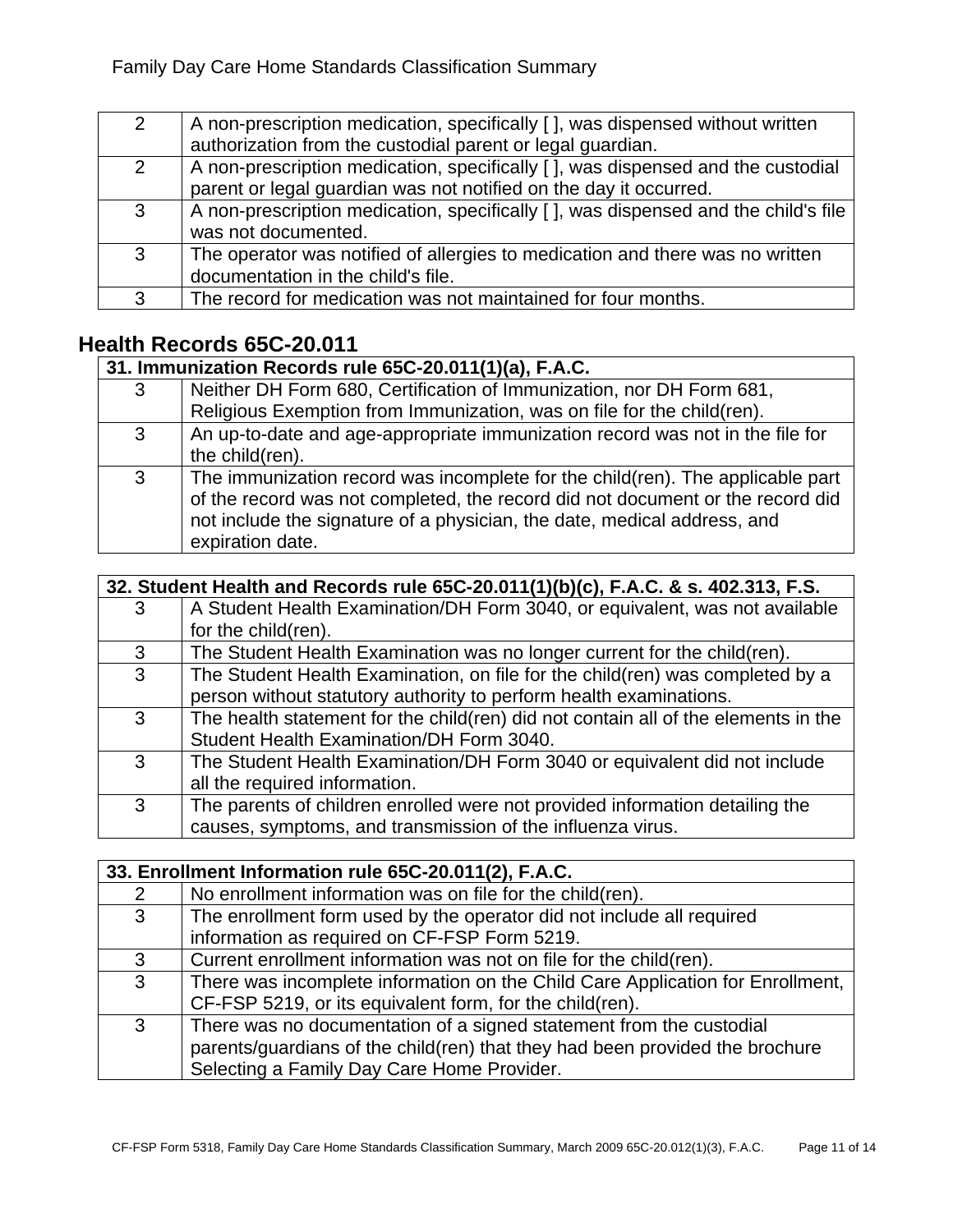# **Enforcement 65C-20.012**

|   | ENTORCEMENT 03U-ZU.UTZ                                                           |
|---|----------------------------------------------------------------------------------|
|   | 34. Access to the Premises/Misrepresentation ss. 402.319, F.S. & rule 65C-       |
|   | 20.012(4), F.A.C.                                                                |
| 2 | The operator was not cooperative in allowing the Department's authorized         |
|   | licensing staff access to all parts of the home and premises to inspect for      |
|   | compliance with minimum standards.                                               |
| 1 | The operator was not cooperative in allowing the Department's authorized         |
|   | licensing staff access to all parts of the home and premises to inspect for      |
|   | compliance and a court order was required to gain access to the home.            |
| 2 | The owner, operator, employee or substitute failed to grant access to the family |
|   | day care home during the hours of operation to the licensing authority or        |
|   | parent/legal guardian.                                                           |
| 1 | The operator/substitute misrepresented, impersonated, or provided fraudulent     |
|   | information related to the family day care home to a parent/guardian, licensing  |
|   | authority, or law enforcement.                                                   |
|   |                                                                                  |
|   | 35. Licensed Capacity ss. 402.302(7), F.S.                                       |
| 2 | The operator may provide care for [] children, ages []. The number of children   |
|   | observed in this age group was [].                                               |
| 1 | The operator was over the licensed capacity.                                     |
|   |                                                                                  |
|   | 36. Child Discipline ss. 402.305(12)(a), F.S. & rule 65C-20.010(6), F.A.C.       |
| 3 | A method of discipline included in the home's discipline policy is not age       |
|   | appropriate and/or constructive for the children in care in that [ ].            |
| 3 | A copy of the discipline policy was not available for review by the licensing    |
|   | authority.                                                                       |

| The custodial parents or legal guardians were not provided written notification |
|---------------------------------------------------------------------------------|
| of the home's disciplinary policy.                                              |
| The [] did not comply with the written disciplinary policy of the home.         |
| A method of discipline practiced in the home was severe humiliating and/or      |

| A method of discipline practiced in the home was severe, humiliating and/or   |
|-------------------------------------------------------------------------------|
| frightening in that [].                                                       |
| A method of discipline used in the home included of spanking or other form of |
| physical punishment.                                                          |

1 A form of discipline used by staff was associated with food, rest, or toileting.

|   | 37. Transportation and Supervision rule 65C-20.010(1)(c) & (8), F.A.C.           |  |
|---|----------------------------------------------------------------------------------|--|
| 2 | The driver of the vehicle transporting children for the family day care home did |  |
|   | not have a valid driver's license.                                               |  |
| 3 | The home's driver did not have documentation of a valid Florida driver's         |  |
|   | license.                                                                         |  |
| 3 | The operator did not have documentation of current insurance coverage for the    |  |
|   | vehicle used to transport children in care.                                      |  |
| 2 | The operator did not have the required insurance coverage on all vehicles used   |  |
|   | to transport children in care.                                                   |  |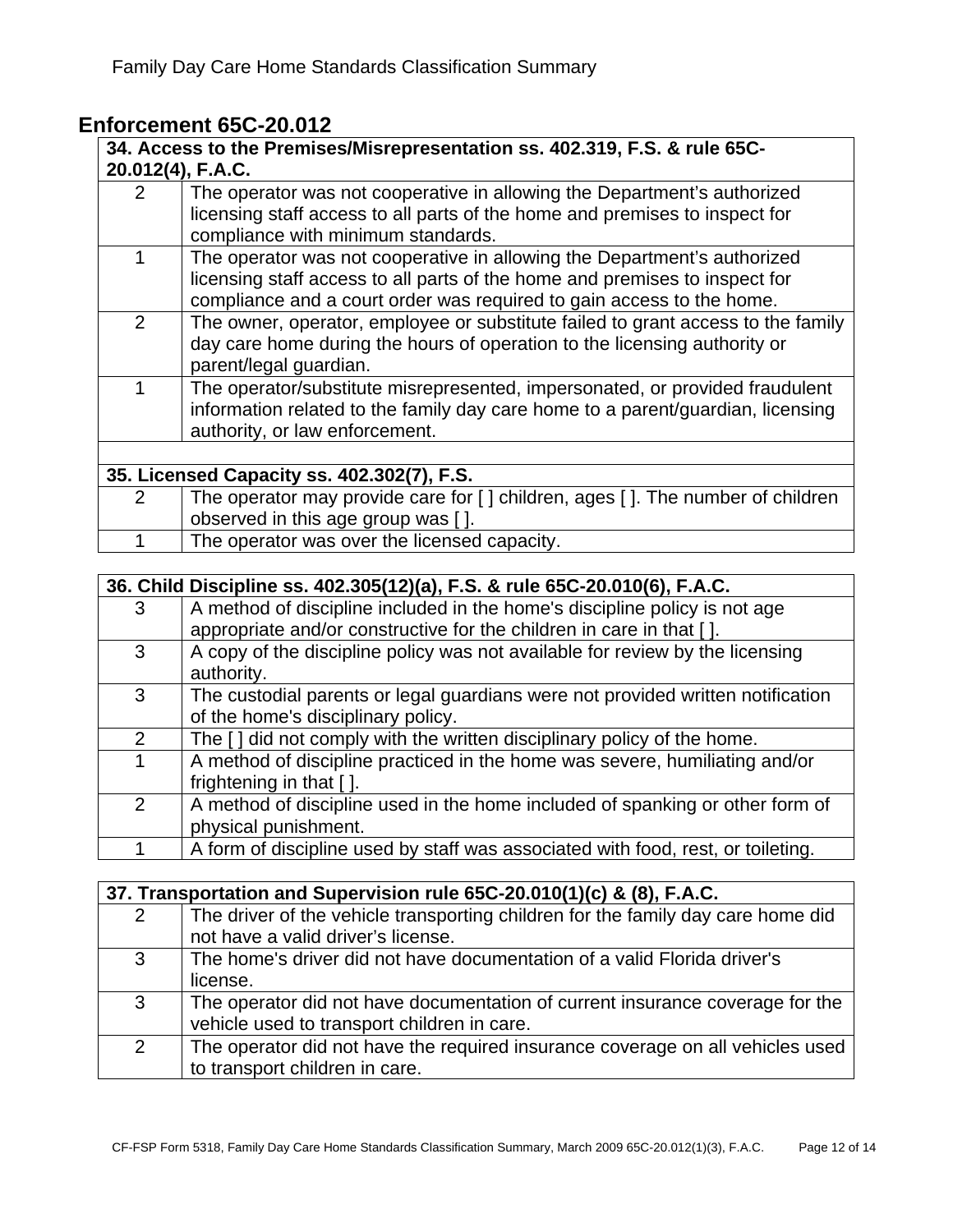| $\mathbf{1}$   |                                                                                     |
|----------------|-------------------------------------------------------------------------------------|
|                | The number of individuals transported in a vehicle exceeded the                     |
|                | manufacturer's designated seating capacity or the number of factory installed       |
|                | seat belts.                                                                         |
| $\mathbf{1}$   | The operator transported children in a vehicle who were not in an individual        |
|                | factory installed seat belt or federally approved child safety restraint.           |
| $\mathbf{1}$   | The use of seat belts was not age-appropriate for the child(ren) being              |
|                | transported who required the use of a safety restraint.                             |
| $\overline{c}$ | Supervision of children being transported was not adequate in that [].              |
| $\overline{1}$ | Supervision of children being transported was inadequate, resulting in death or     |
|                | serious harm to the health, safety or well-being of a child.                        |
| $\mathbf{1}$   | A child was left unattended in the vehicle without staff awareness upon             |
|                | returning from a field trip.                                                        |
| $\mathbf{1}$   | Supervision of children being transported was inadequate resulting in death or      |
|                | serious harm to the health, safety or well-being of a child.                        |
| $\overline{2}$ | The operator did not have evidence that a log was maintained for all children       |
|                | transported.                                                                        |
| $\frac{3}{2}$  | The transportation log was not retained for a minimum of 6 months.                  |
|                | The log for children transported did not include the following required             |
|                | information: [].                                                                    |
| $\overline{2}$ | Upon arrival at the destination, it was observed that the driver of the vehicle     |
|                | failed to mark each child off the log as children departed the vehicle.             |
| $\overline{c}$ | The driver of the vehicle failed to drop the child off at the appropriate location. |
| $\overline{1}$ | The driver of the vehicle failed to drop the child off at the appropriate location  |
|                | resulting in serious harm to the health, safety or well-being of a child.           |
| $\overline{2}$ | Upon arrival at the destination, the driver of the vehicle and second adult failed  |
|                | to conduct a physical inspection and visual sweep of the vehicle to ensure that     |
|                | no child was left in the vehicle as evidenced by [].                                |
| 3              | A permission and transportation release form, signed by the custodial parent or     |
|                | legal guardian, for planned and/or unplanned activities occurring off the family    |
|                | day care home property was not on file for the child(ren).                          |
| 3              | The permission slips were not maintained for a minimum of 6 months.                 |
| 3              | Completed children's emergency medical consent or copies and emergency              |
|                | contact numbers were not taken on a field trip.                                     |
| 2              | The individual(s) responsible for children on a field trip did not have a           |
|                | telephone or other means of instant communication available.                        |
| 3              | The operator did not have evidence that notification was given to the parents or    |
|                | legal guardian prior to transporting children.                                      |
| $\overline{2}$ | The operator did not have a means of communication available when                   |
|                | transporting children.                                                              |
|                |                                                                                     |

## **38. Child Abuse or Neglect ss. 402.319, F.S. & rule 65C-20.010(7), F.A.C.**

| The operator or substitute, while caring for children, committed an act or       |
|----------------------------------------------------------------------------------|
| omission that meets the definition of child abuse or neglect provided in Chapter |
| 39, Florida Statutes.                                                            |
| As a mandated reporter, the operator or substitute failed to report suspected    |
| child abuse or neglect as required in section 39.201, Florida Statutes.          |